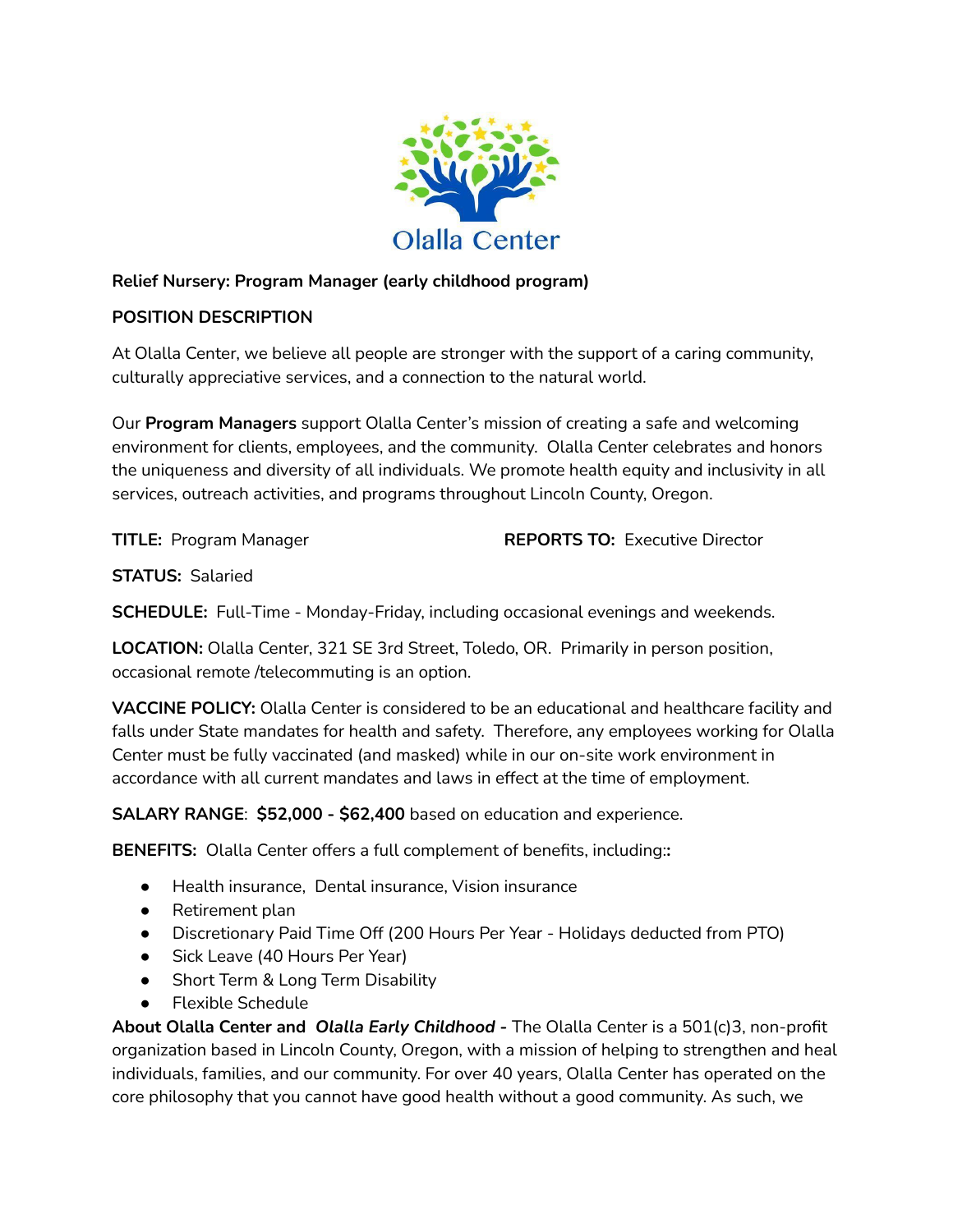have focused our efforts not just on individuals and their families, but on the idea of village-building; creating social supports to help ensure life wellness.

## **QUALIFICATIONS:**

The ideal candidate has …

#### **EDUCATION / EXPERIENCE :**

- Bachelor's degree in Social Work, Early Education or related field; early childhood and supervisory experience with 3-5 years supervisory experience working in a Relief Nursery, Head Start or other regulated early childhood program. Administration experience preferred.
- Must have the ability to form positive relationships, build trust and nurture relationships with children, families and staff.
- Knowledge of how risk factors or Adverse Childhood Experiences (ACEs) impact children and families is essential. Experience working with community partners in a collaborative manner is helpful.
- Preferred/ not required: Master's Degree in Education, Psychology, Social Work, or similar.

## **RESPONSIBILITIES:**

- Create with staff an engaging age-appropriate schedule that cater to the interests and needs of the participants
- Staff recruitment and supervision, including program / outreach coordinators, assistants, teachers, peer support specialists, respite staff, interns and volunteers;
- Pre-Intakes of families into the Relief Nursery, determining qualification and appropriate placement;
- Support of staff in the implementation of a developmentally appropriate educational program that provides a therapeutic environment reflecting the Olalla and RN QA standards & philosophy;
- Ensuring that all children enrolled in programming have developmental screenings;
- Ensuring that all paperwork in files accurately reflects the services provided to children and families;
- Ensuring that Relief Nursery mandated paperwork is completed, and data is submitted to the appropriate sources on time;
- Ensuring that collaboration with partners occurs when serving common families;
- Monitoring of accreditation and licensing standards;
- Ensuring that all staff meet RN OAR/QA, SPARK (QRIS), Olalla and child care licensing requirements, including reflective supervision, performance reviews, training and professional development;
- Ensuring the safety of the children in the classroom, on the playground, during community events or on field trips as needed;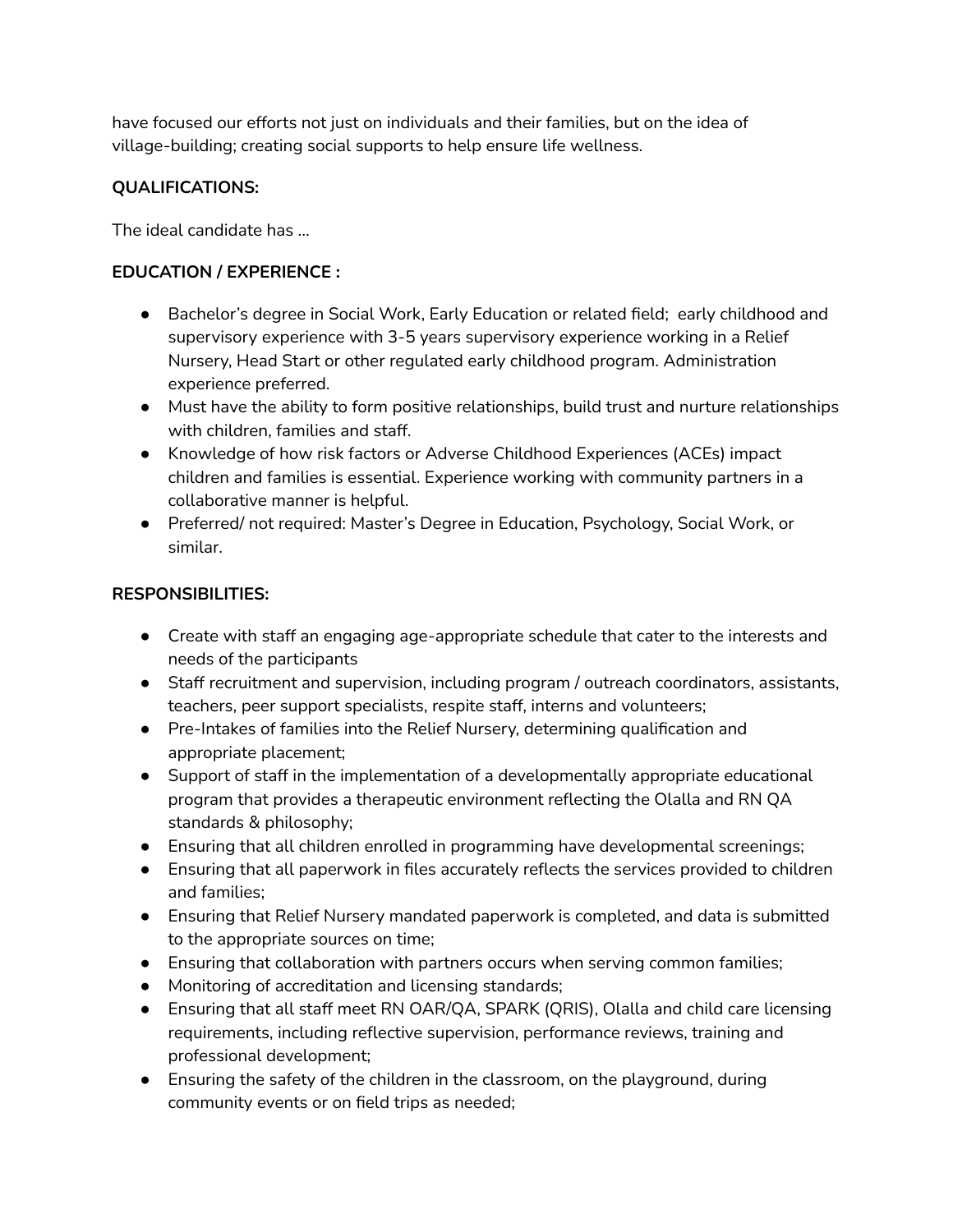- Ensuring contractual obligations are fulfilled;
- Working with the Executive Director to create and monitor budget and expenses.
- Parent Support and Information including:
- Ensuring home visiting staff has evidence-based parenting education training and provide parenting education through home visiting and in formal parenting education groups that support parenting skills;
- Ensuring that information that supports families is accessible to staff and shared as appropriate.
- Shared Responsibility in program and center operation including:
- Ensuring the maintenance of a therapeutic and nurturing environment, supplies and equipment.
- Other leadership responsibilities
- Participation on the Olalla Leadership team;
- Active participation on Early Learning Hub Work Groups;
- Active participation in Oregon Association of Relief Nurseries (OARN) as per the OARN Business Standards and Practices MOU including regular connection to legislators;
- Ensuring representation on community committees or advisory groups;
- Outreach to potential donors and community organizations, ensuring the Relief Nursery & Olalla mission and outcomes are spread county-wide;
- Ensuring representation on Olalla committees, serving on ones related to contract or licensing obligations;
- Collaboration with the Olalla Child Care Licensing process, ensuring compliance with rules and regulations for child care centers and immunizations;
- Completing on-going training that supports leadership and supervision skills
- Other Related Duties as assigned including:
- Maintaining a positive job attitude including positive team behavior (e.g. willing to pitch in, problem solving attitude, positive communication style, etc.)
- Maintaining and updating enrollment in the Central Background Registry, pediatric first aid/CPR, food handler's certification, mandatory reporting and maintaining approved auto insurance and a good driving record.
- Participating in staff development activities, meetings and fundraising events.
- Following established standards, policies and procedures of Olalla and Relief Nursery OARs
- Enrolling & obtaining a step on the Oregon Registry (if new)
- Enrolling in Oregon Registry Online (if new)
- Engaging in at minimum 24 hours of continuing training per year
- Lead and assist in the provision of weekly program activities in accordance with established standards and goals
- Increase visibility of both Olalla Center and its program via social media postings of programs, resources, and upcoming events
- Develop and maintain relationships with schools, community leaders, and appropriate community agencies to assist with recruitment and referral services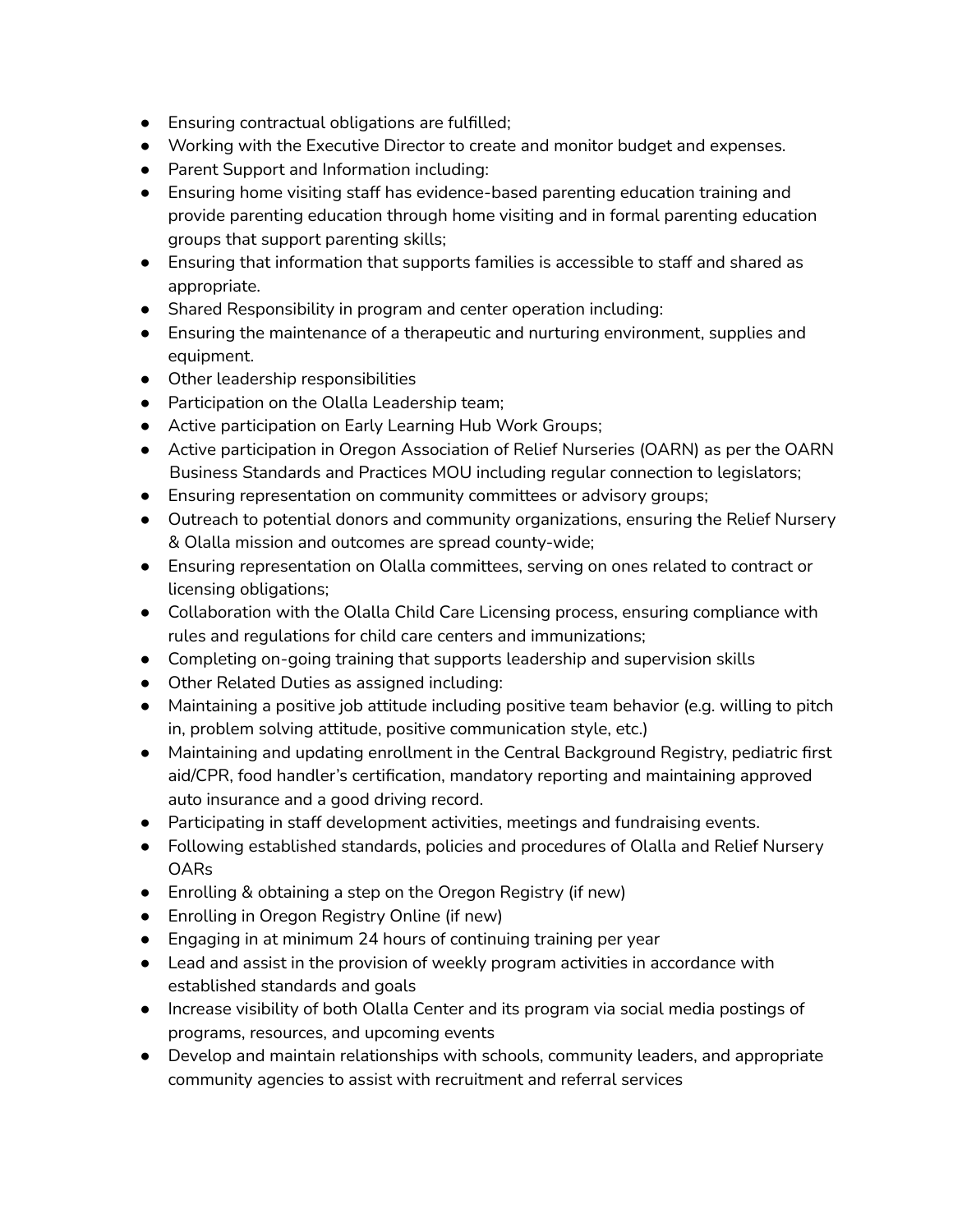- Demonstrate leadership and clear, consistent boundaries to ensure appropriate conduct, safety, and development of participants
- Establish and enforce safe-space guidelines consistent with organizational goals/mission virtually and in-person
- Perform related and delegated tasks to assist and support Olalla Center programs and services to meet the goals and objectives of the organization
- Participate in special events including staff, community events, and fundraisers, etc.

# **COMPETENCIES / ABILITIES:**

- Excellent communication and interpersonal skills with people at all levels and in all settings relevant to the missions of the Olalla Center organization
- Exceptional attention to detail and organizational skills; ability to multi-task with confidence and multiple deadlines
- Ability to work independently at times and as part of a highly collaborative, professional team
- Understand, value, and respect diversity in all forms, including diversity and work collaboratively and respectfully with diverse volunteers, staff, community leaders, organizations, and donors
- Demonstrate professionalism, good judgment, and maintain confidentiality when required
- Must be able to meet requirements to pass a Criminal Background Check and receive and maintain a Fingerprint Clearance Card
- Monitoring of family files to ensure they are appropriately maintained and are up-to-date, including enrollment and risk factor data, progress notes, health, immunization and attendance records, developmental assessments, accident reports, release of information forms, etc.
- Monitoring of program-related grants, including data-tracking, writing reports and assistance with input or writing grants as needed.
- Creating and maintaining data collection procedures, analyzing data as needed.
- Grooming and attire appropriate for the job.
- Reporting at regular working hours & being punctual.
- Demonstrating good phone skills (courteous and positive) when representing Olalla Center and Relief Nursery interests.
- Writing in a clear, concise manner.
- Proficiency in computer applications: Google Docs, Google Sheets, Google Slides, Gmail, Adobe Acrobat Pro, Zoom, and a working understanding of internet search functionality

**TRAVEL:** Ability & willingness to drive your own reliable vehicle to travel to various locations if needed. Mileage reimbursement is available.

# **INSTRUCTIONS – HOW TO APPLY**

A complete application contains **all of the following items:**